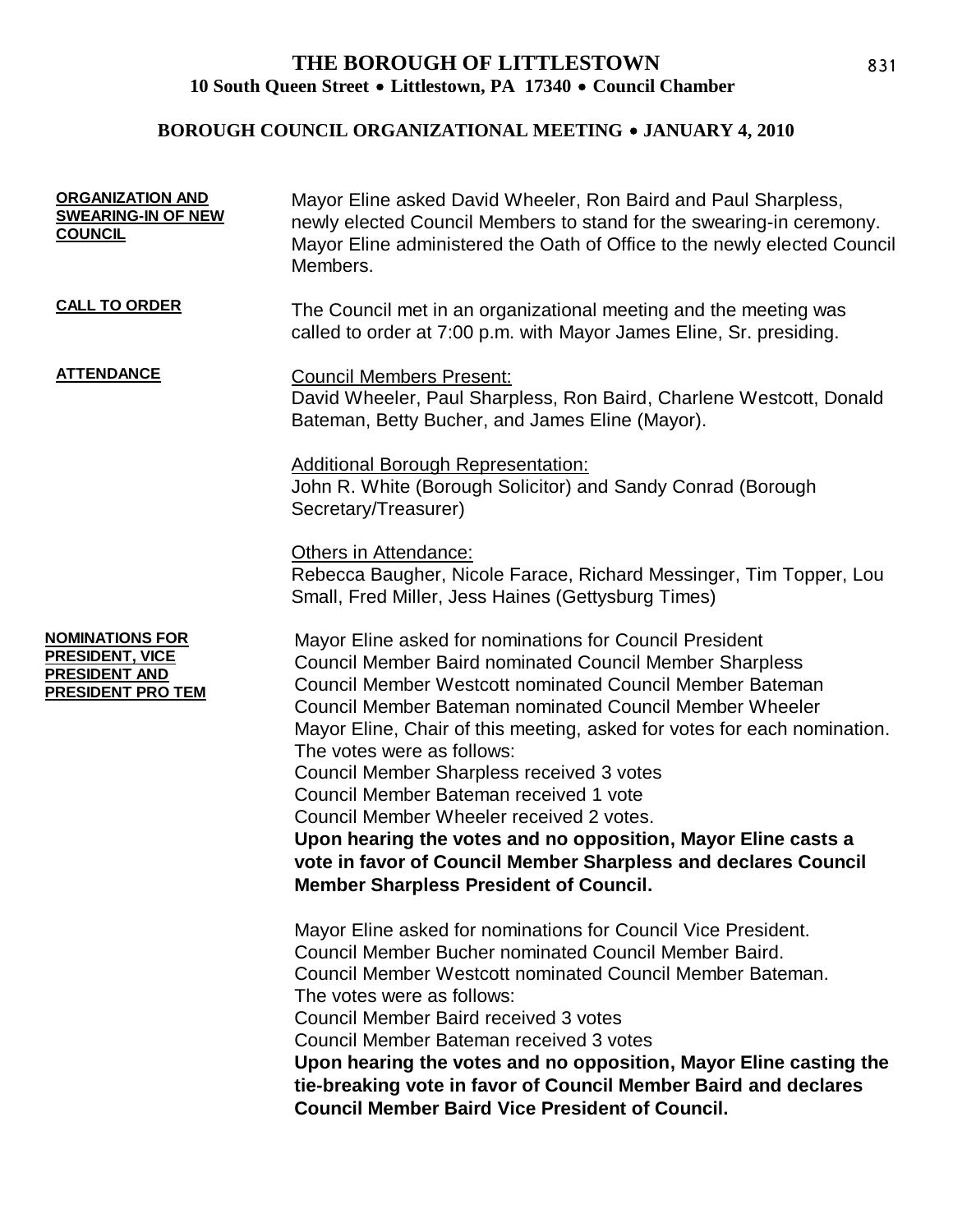### **THE BOROUGH OF LITTLESTOWN** 10 South Oueen Street • Littlestown, PA 17340 • Council Chamber

#### **BOROUGH COUNCIL ORGANIZATIONAL MEETING • JANUARY 4, 2010**

*At this time Council President Sharpless proceeds with the meeting.*

Council President Sharpless asked for nominations for Council President Pro Tem Council Member Bucher nominated Council Member Wheeler Council Member Wheeler nominated Council Member Bateman The votes were as follows: Council Member Wheeler received 3 votes Council Member Bateman received 1 vote Mayor Eline casts a vote in favor of Council Member Wheeler **Upon hearing the votes and no opposition, Council President Sharpless declares Council Member Wheeler as President Pro Tem of Council.**

**Council Bateman made a motion, seconded by Council Member Bucher, to adopt the current version of Roberts Rules as council's rules of order. Motion carried with a vote of 5-1, with Council Member Wheeler casting the opposing vote.**

> **Council Member Bucher made a motion seconded by Council member Westcott, to adopt the current Public Comment Policy as written. Motion carried unanimously.**

**Council Member Bateman made a motion seconded by Council Member Bucher to adopt the current Limitation on Debate Policy as written. Motion carried unanimously.**

**Council Member Bucher made a motion seconded by Council member Bateman, to adopt the current Media Information Policy.**  Council Member Westcott pointed out that the policy should be revised since the Borough does not have a Borough Manager. **Motion denied.**

**Council Member Bateman made a motion seconded by Council member Westcott, to table the adoption of the current Media Information Policy until the January 10, 2012 meeting, at which time Council can bring forward and adopt a revised policy. Motion carried unanimously.**

**Council Member Bucher made a motion seconded by Council Vice President Baird, to adopt the current Ride-Along Policy as written.**

**NOMINATIONS FOR PRESIDENT, VICE PRESIDENT AND PRESIDENT PRO TEM**  *(continued)*

**ORGANIZATION OF RULES OF ORDER/PROCEDURES**